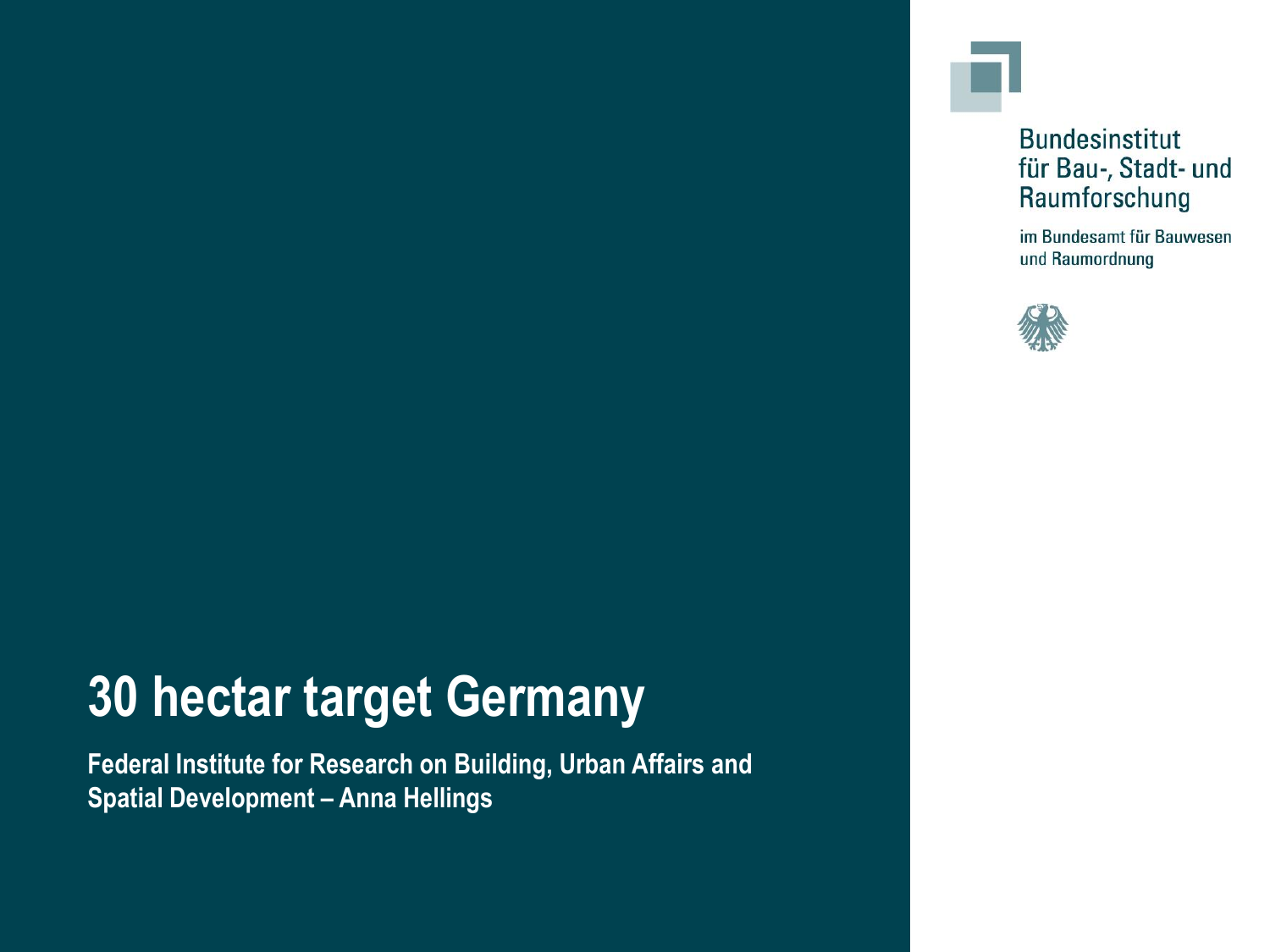#### SUPER Project – Case Studies



#### Context:

- **EXECUTE:** Interventions adressed or influenced a particular land-use development practice
- **Developments** 
	- **Quantitative land use changes**
- Stakeholder interviews
	- $\bullet$  > 10 interviews with involved stakeholder (DE on different levels)

| <b>Scales</b>               | <b>Main scale</b> | <b>Other scales</b>      |
|-----------------------------|-------------------|--------------------------|
| <b>Supra/Trans-national</b> |                   |                          |
| <b>NUTS0</b>                | Germany           |                          |
| <b>NUTS1</b>                |                   | Länder                   |
| <b>NUTS2</b>                |                   |                          |
| <b>NUTS3</b>                |                   |                          |
| <b>LAU1-NUTS4</b>           |                   | Different municipalities |
| <b>LAU2-NUTS 5</b>          |                   |                          |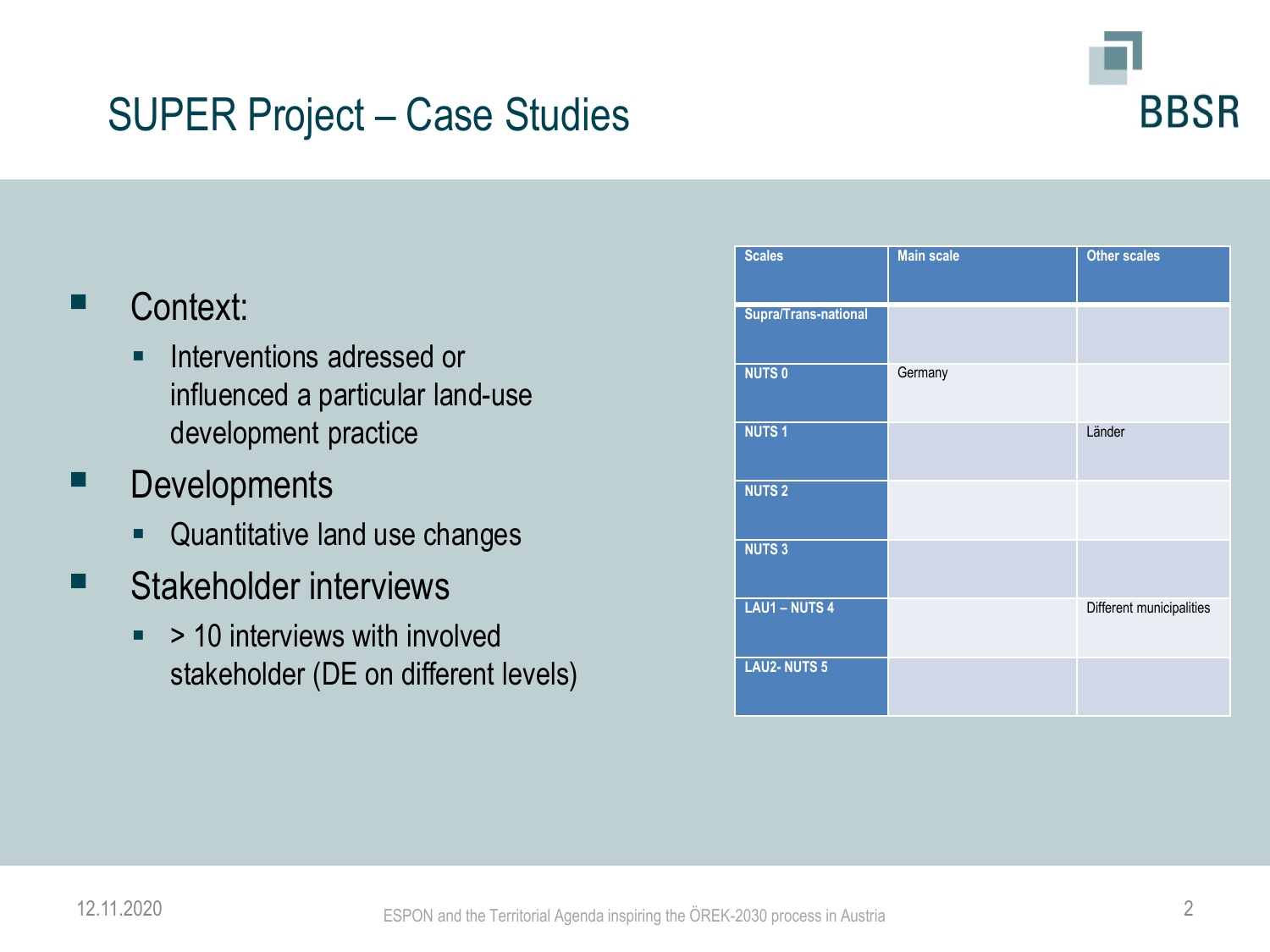# **BBSR**

## 30 ha target

- "National Sustainable Development Strategy", 2002: goal to reduce the daily increase of settlement and transport areas to 30 hectares by 2020.
- Revised version, 2016: limit the increase by 2030 to "less than 30 hectares".
- a target in form of a soft intervention
- indicator to measure and evaluate land take



#### Fig 1: "National Sustainable Development Strategy"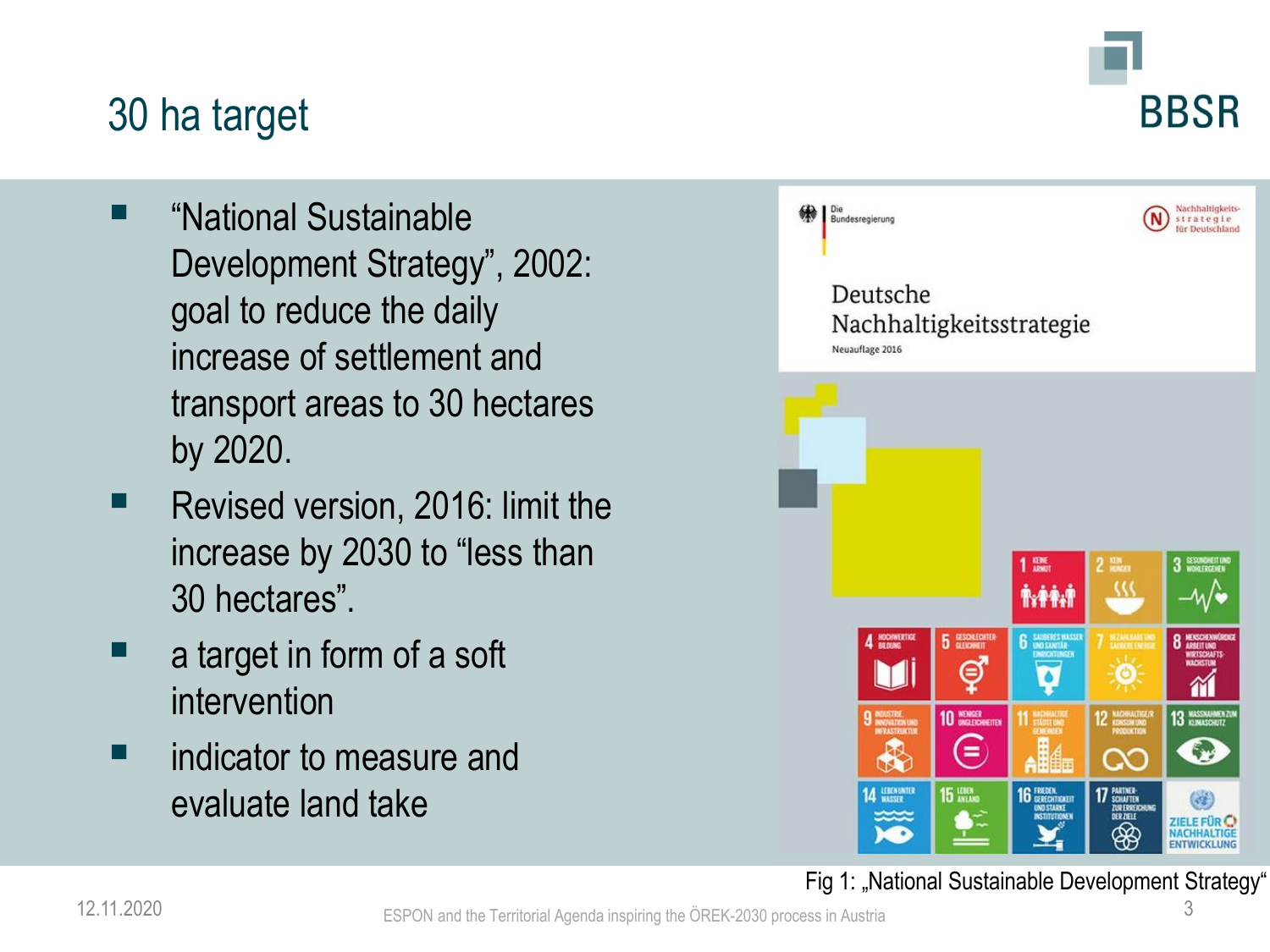

### 30 ha target



Fig 2:Land take for settlement and transport infrastructure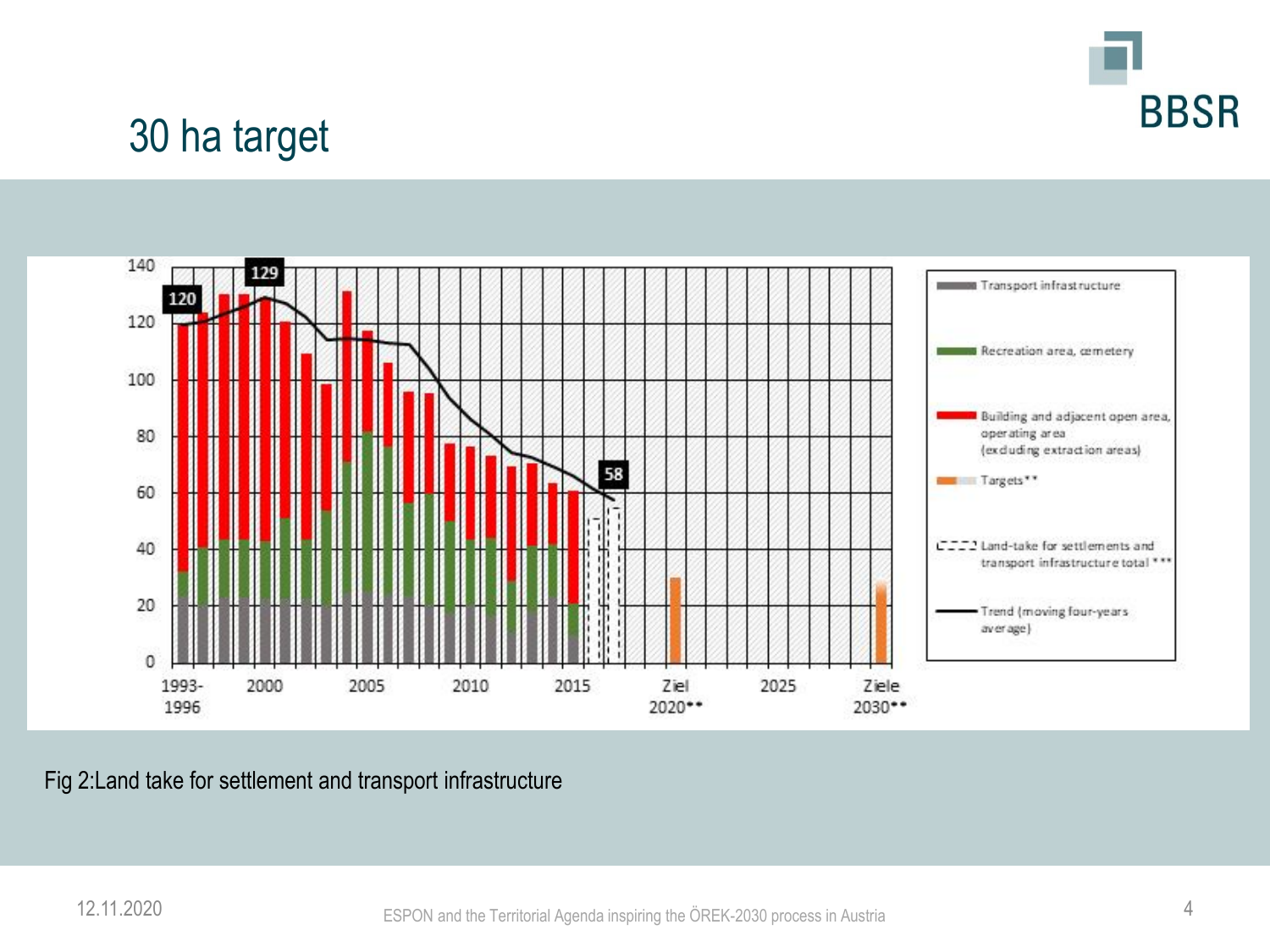

#### 30 ha target

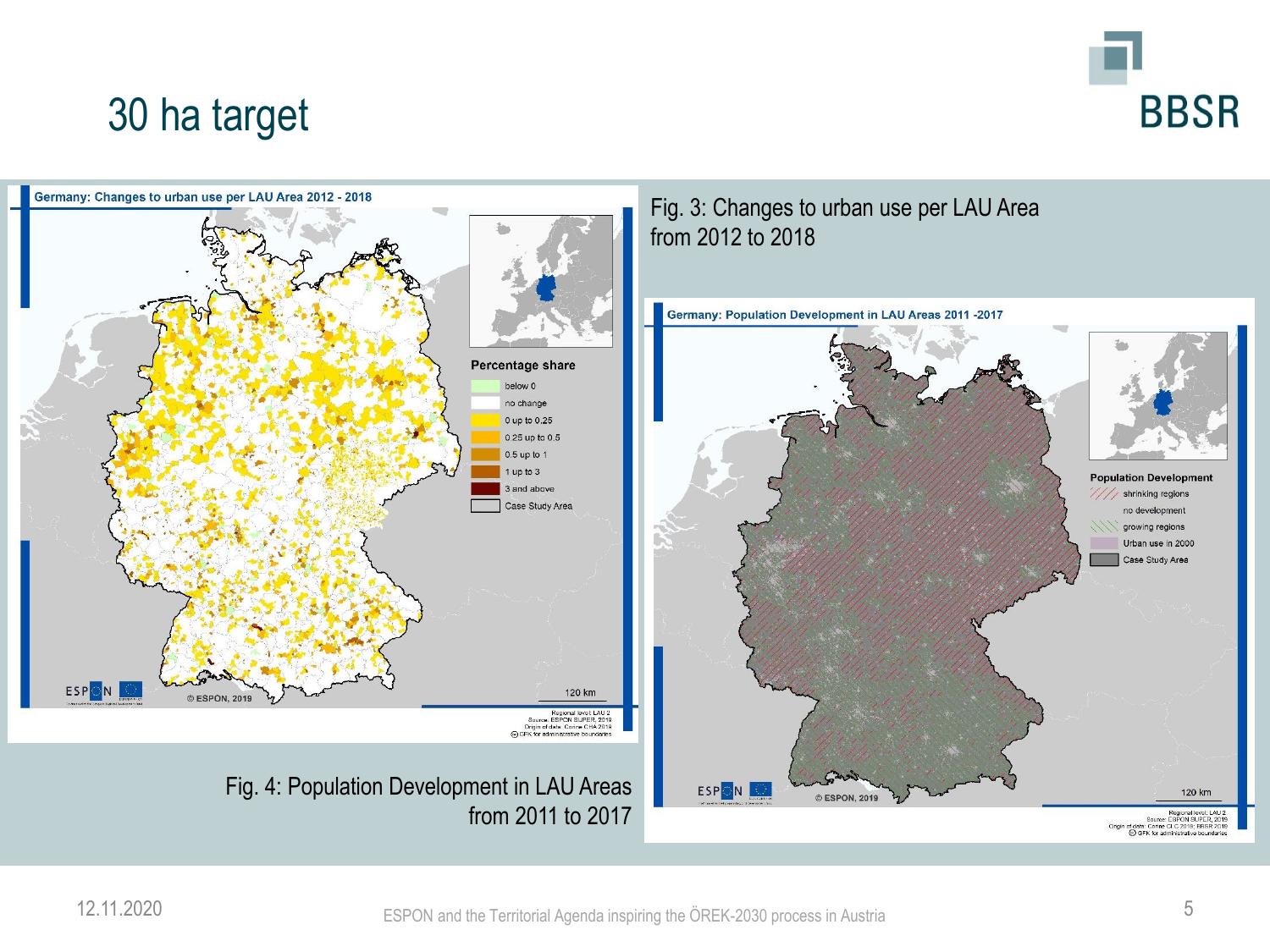## **Monitoring**





Fig. 5: Data sources in land monitoring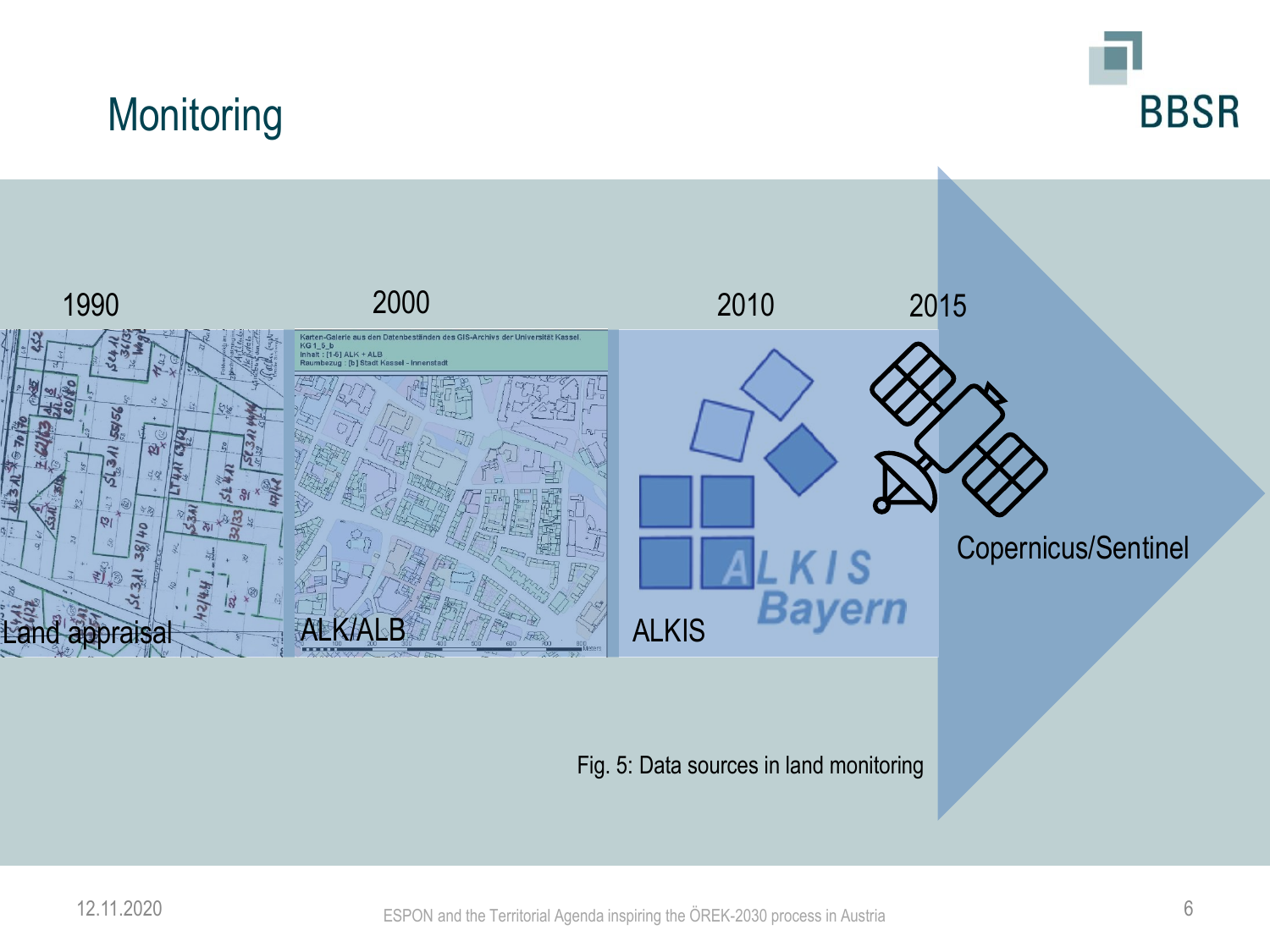#### How to implement?



#### national target  $\rightarrow$  local level

- how to implement the 30 ha target for the whole country in the relation to the interests of the Länder, regions and municipalities?
- municipal or regional decision will have nationwide impact
- Hessen 2,5 ha target
- $\blacksquare$  Bavaria: 5 ha, "a loss of land is a loss of homeland,
	- **EXP** breaking-down the target in the state development plan, is not a real help for the municipalities, as a further disaggregation for the individual regions, would be necessary in order to take account of differences in development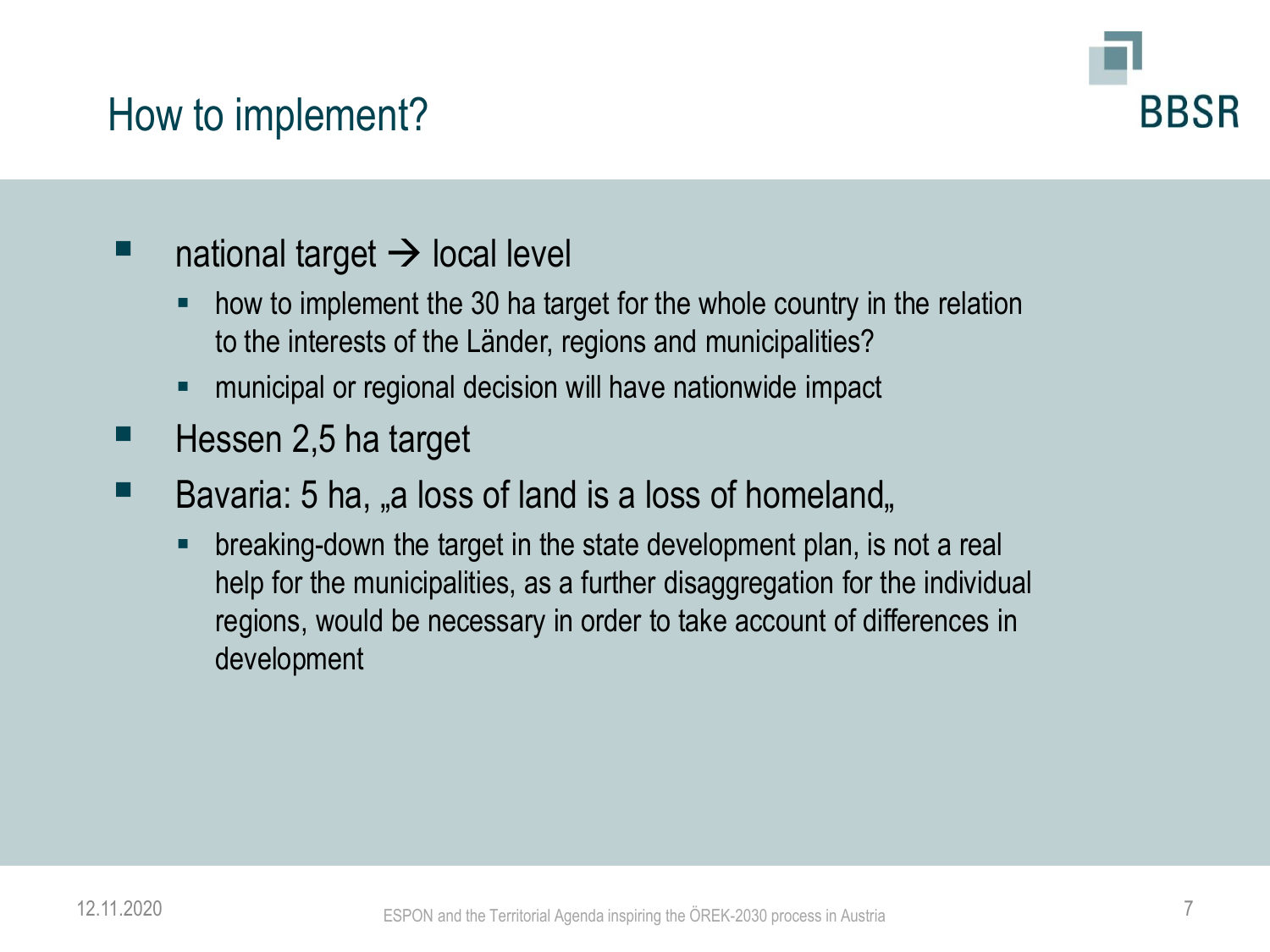

#### How to implement?

- Building Law Act (Baugesetzbuch): strengthen internal development
- §13a
- §13b and "Baukindergeld"



Fig 2: German